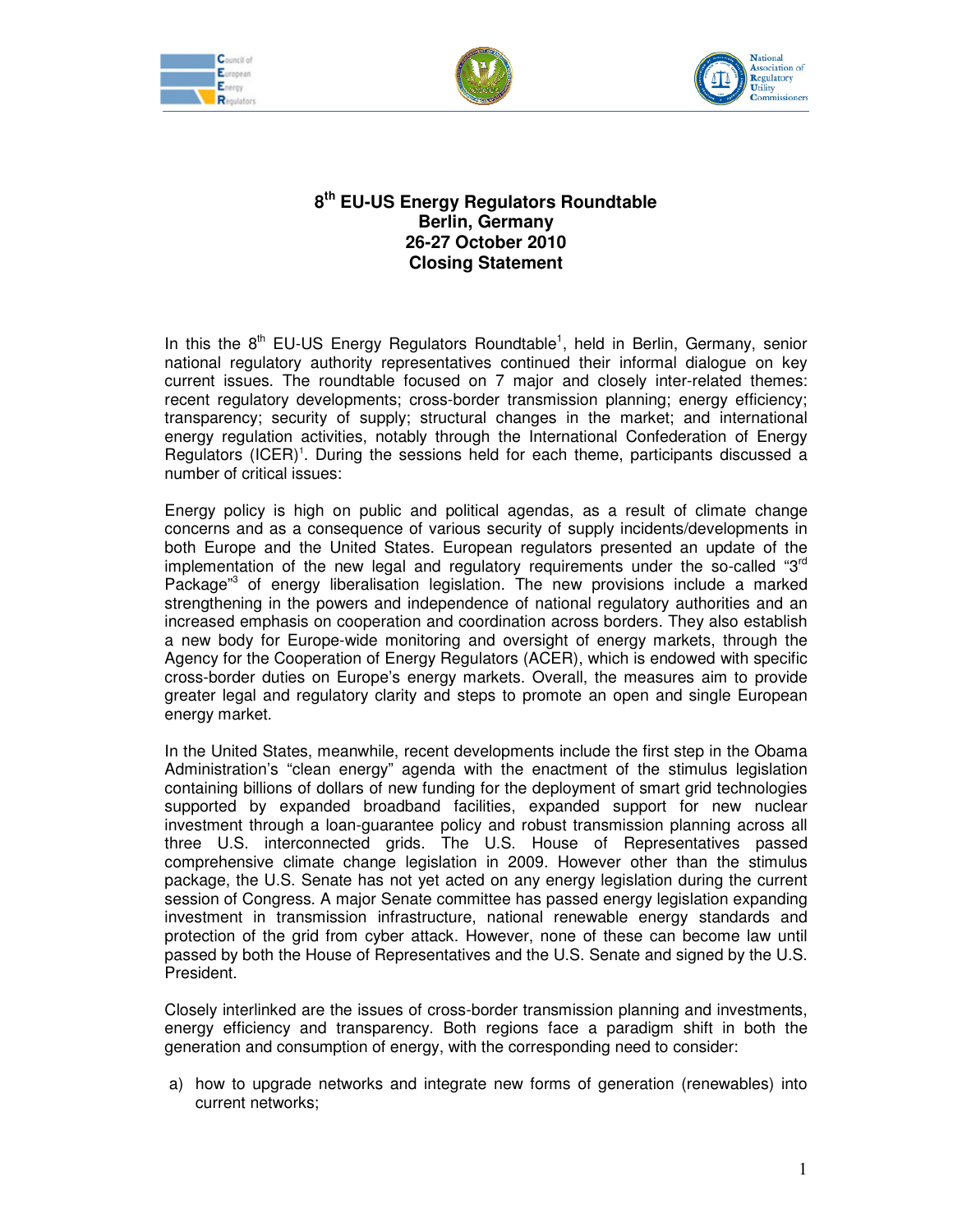





- b) how to facilitate that adequate investments in infrastructure where they are needed to facilitate 'smarter', low-carbon and reliable transmission; and
- c) whether and how to "decouple" production from more efficient consumption to help promote energy efficient and low-carbon energy systems.

A key step in this process is an analysis of the state of the network – its capacity, functioning, interconnectivity, reliability - and coordinated planning for transmission as a whole. As systems across U.S. states and between EU countries become ever more interconnected, both regions are carefully examining cross-border planning to support the changing needs (and users) of transmission networks. EU and U.S. regulators can learn from each other's experiences on how to deal with this complex issue, by exchanging information and lessons learned. A related major challenge for regulators is to find ways of also encouraging an adequate level and scope of innovation while providing an appropriate degree of protection of customer interests and economically-effective development of the network. In the EU, plans are underway to present an energy infrastructure package with policy reflections and legislative proposals to support energy investment and infrastructure across Europe – looking ahead to 2020 and 2030 and how to ensure a well functioning internal energy market, underpinned by interconnected, modern and sustainable energy infrastructure and networks.

Stimulating the investments needed to move to "smart" and efficient low-carbon markets will be key: In the United States, cost effective demand-response measures have been put in place in a number of regions, while in Europe the  $3<sup>rd</sup>$  Package legislation seeks to promote consumer awareness and (inter)active customers by calling for the roll-out of smart metering systems in the Member States. A wide-range of research and development, interoperability and standardisation efforts are being assiduously pursued in the U.S. and at European level to ensure that we pay appropriate attention to consumer concerns about data privacy and that both smart metering and smart grid technologies develop in a manner that will not create market barriers and will help to support efficiency and climate change objectives. Efficient operations and their 'smartness' can enable consumers to respond through their demand needs by enhancing transparency of actual consumption and the price for energy and may lead to electricity savings and thus carbon emission reduction. In parallel, smarter regulation needs to provide incentives consistent with greater energy efficiency.

A key element for the development and growth of energy markets, on both sides of the Atlantic, is a "level-playing field", which ensures all market participants are on equal footing with no "unfair advantages". This includes having the same standards for trading in the market, transparency rules and market monitoring by energy regulators which help to ensure that new entrants can access the market and that incumbent market participants leave room for competition, to the benefit of consumers. The upheavals in the banking and financial markets have brought regulatory issues to the fore. Energy trading regulation is thus much debated. In the U.S., legislation reforming financial markets - including energy trading - has been enacted in Congress, while in Europe, binding guidelines on transparency of fundamental data are being developed is a tailor-made market integrity regime on wholesale energy trading. Jurisdiction issues are also important for transparency in both the U.S. and EU markets, as different authorities can be involved in intra vs. inter state, regional or country trading. During the discussion, it was stressed that energy regulatory authorities, both in the U.S. and the EU, should play an important role in ensuring market integrity and supervising energy trading. Having in place robust and timely market monitoring can go some way to supporting transparent and fair trading. This is another area where EU and U.S regulators can mutually benefit from each other's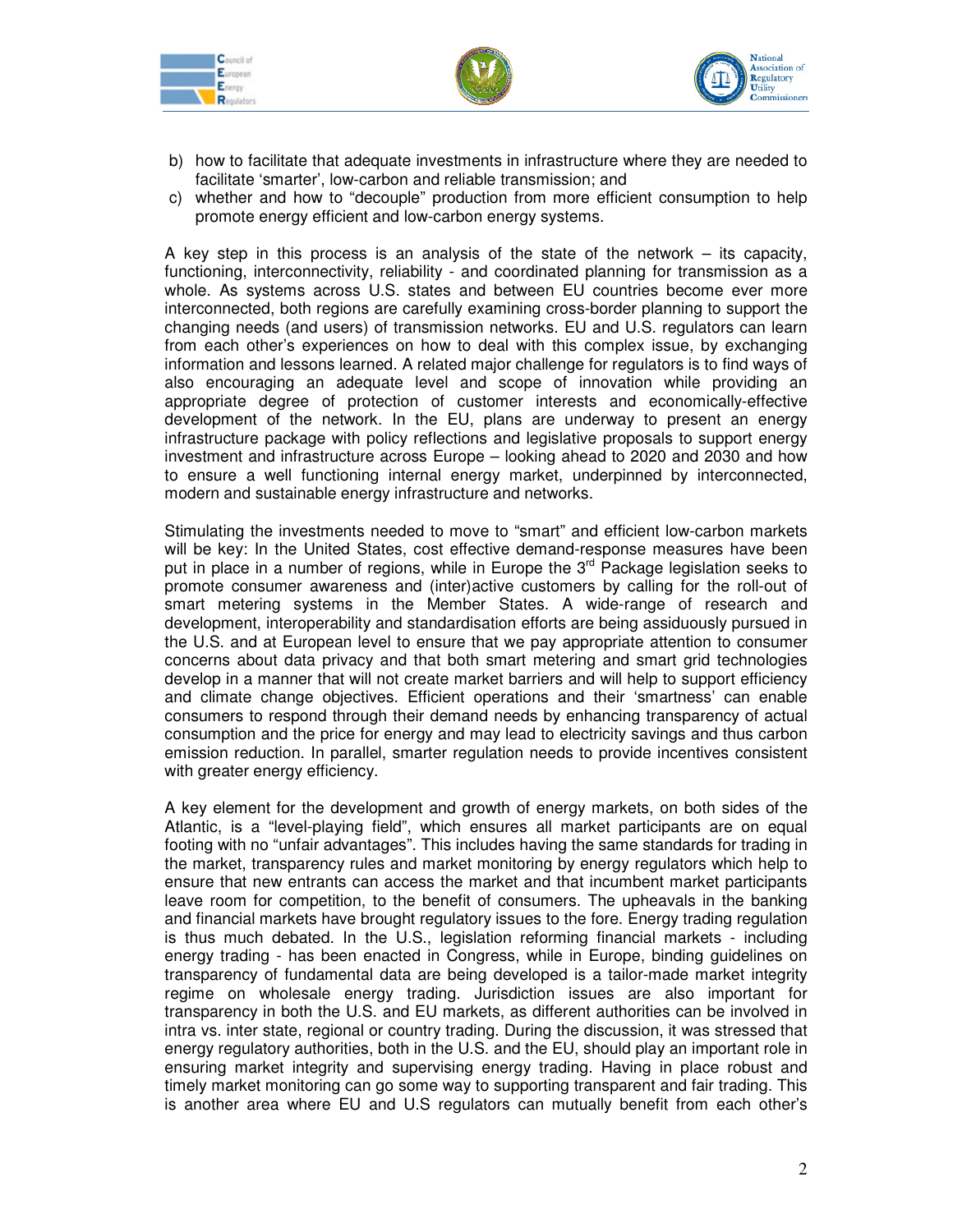





experience and emerging approaches. Furthermore, the role of price sensitive information (i.e. fundamental data) was underlined – as they play a major role not only for the functioning of energy markets, but for all commodities.

Another key issue for regulators is the security of the supply of electricity and natural gas across the networks. This fundamental issue concerns not only the uninterrupted delivery of energy but also the availability of capacity in the long-term and the development of the necessary infrastructure to deliver said energy. In electricity, much discussion revolves around new sources of generation, demand shifts and the replacement of ageing infrastructure. In gas, as well as the increasing use of shale gas in the U.S., changes in the sources and trade in natural gas, with the proliferation of liquid natural gas (LNG) and the use of storage sites are changing established practices. In the wake of the January 2009 gas supply disruption between Russia and Ukraine which affected a number of Member States, the EU has revised its legislative framework to foster preparedness and emergency mechanisms at all levels and to improve infrastructure in Europe. A new regulation places an emphasis on coordination and joint response. The provisions include a procedure for establishing reverse flow capacity; allowing supply and infrastructure standards to be also fulfilled on a regional level by several Member States together; and encouraging Member States to develop joint Preventive Action and Emergency Plans between themselves. Of particular interest is the role which ACER and energy regulators can have in safeguarding security of gas supply.

Taken together, the above extensive changes to the structure (and costs) of energy markets may require a rethinking of their regulation. Proposals at the FERC for compensating demand response have the potential to significantly affect the continued evolution of wholesale markets. In Europe, innovation and "green" measures are accompanied by unbundling requirements aimed at promoting competition in the energy sector. Moreover, European and American regulators recognise the impact that the global financial crisis and the various austerity measures being taken by governments may have on their work as well as the challenges ahead for regulators in fulfilling their duties, and pursuing constructive dialogue with fellow regulators, in these challenging times.

Dialogue and the exchange of experience will help regulators to prepare and guide the development of interconnected/integrated markets with a sustainable energy future. For example, by addressing problems of common interest such as integrating energy from intermittent renewable sources and handling regulatory aspects of programmes intending to promote renewables. Further collaboration between the EU and US could be undertaken in this area. Moreover, on a large scale, within the International Confederation of Energy Regulators (ICER), established at last year's World Forum on Energy Regulation, regulators are working together to identify best regulatory practices regarding, for example, the promotion of energy efficiency<sup>4</sup>; the promotion of investments; regulatory powers in achieving national and regional security of supply; regulatory aspects of the integration of renewables and distributed generation; regulatory approaches to supporting greenhouse gas emission reductions; and market monitoring practices to oversee market functioning.

In closing, the Roundtable participants<sup>5</sup> reaffirmed their commitment to continued cooperation, including through the exchange of experience, and acknowledged the contribution of the EU-US Roundtable in this respect. Part of this continuing dialogue involves sharing experiences with regulators from across the globe both through ICER and bilateral contacts.